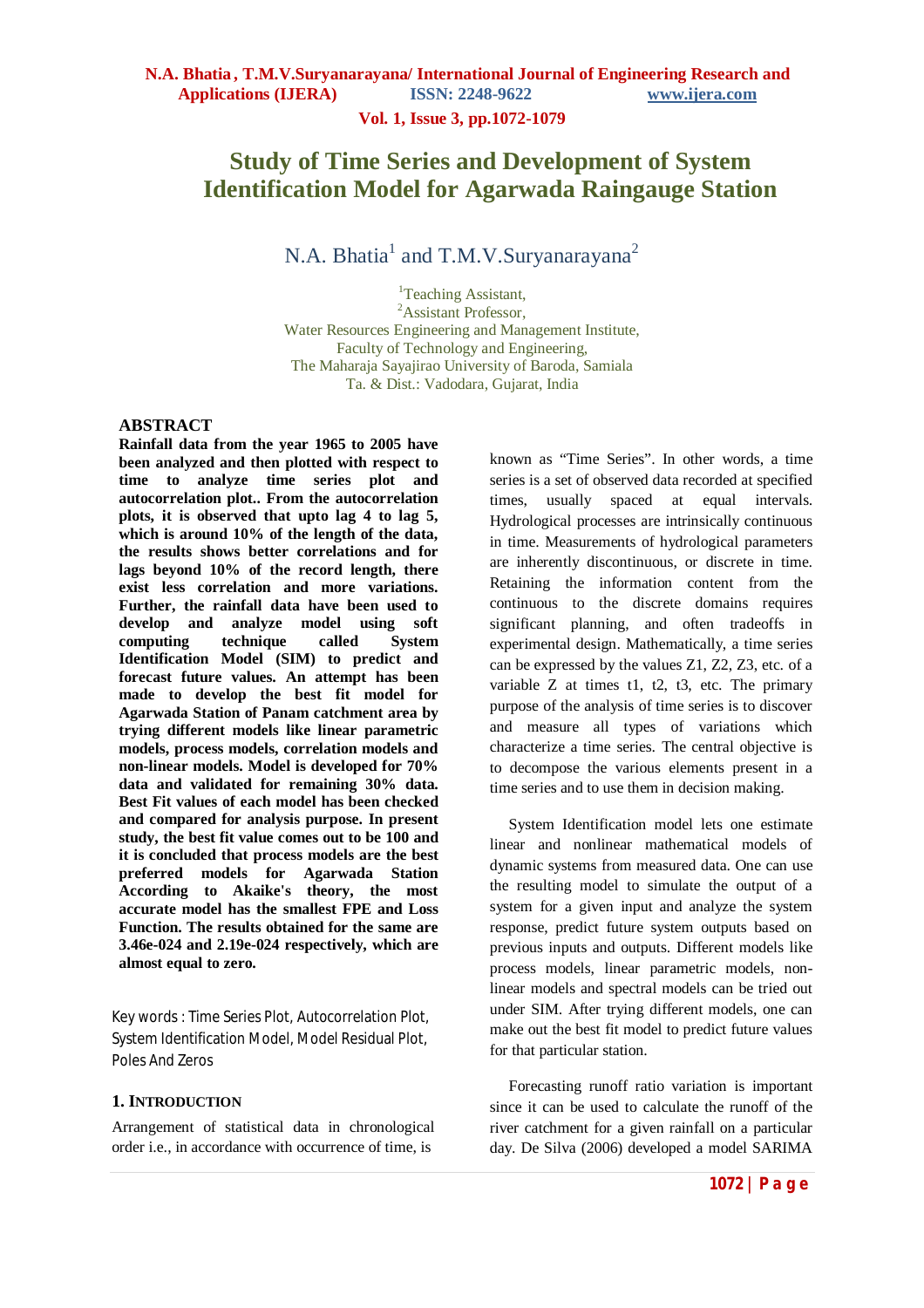## **Vol. 1, Issue 3, pp.1072-1079**

(seasonal auto regressive integrated moving average) for this purpose which was based on autocorrelation function (ACF) and partial autocorrection function (PACF) and was fitted to the runoff ratio data of the Rantanpura catchment of the Kalu Ganga basin. The appropriateness of the same model was tested against two other catchments Dela and Ellagawa of the same river basin and found to be suitable.

 Geophysical time series often contain missing data, which prevents analysis with many signal processing and multivariate tools. Schoellhamer (2001) developed a modification of singular spectrum analysis for time series with missing data and successfully tested with synthetic and actual incomplete time series of suspended-sediment concentration from San Francisco Bay. This method can also be used to low pass filter incomplete time series.

 Time series analysis and forecasting has become a major tool in different applications in hydrology and environmental management fields. Among the most effective approaches for analyzing time series data is the model introduced by Box and Jenkins, ARIMA (Autoregressive Integrated Moving Average). Momami (2009) used Box-Jenkins methodology to build ARIMA model for monthly rainfall data taken for Amman airport station for the period from 1922-1999 with a total of 936 readings. Results: In the research, ARIMA (1, 0, 0) (0, 1, 1)12 model was developed. He found out that this model is used to forecasting the monthly rainfall for the upcoming 10 years to help decision makers establish priorities in terms of water demand management. Conclusion/Recommendations: An intervention time series analysis could be used to forecast the peak values of rainfall data.

 Paudel et al. (2005) developed a profit maximization model and an ARIMA model to forecast water demand for broiler production. Broiler production decisions were made in three successive stages -- primary broiler breeding flock, hatchery flock, and finishing broiler production. The forecasted numbers of broilers from structural and ARIMA models diverge significantly from a USGS physical model. Analysis indicated 15%

slippage in water demand forecasting related to disregarding the role of economic variables. They found that an appropriate lag structure can fully capture the information used in structural models, assuming no structural change.

## **2. METHODOLOGY**

Different plots have been developed for Agarwada Raingauge Station and are explained as follows:

### 2.1 Time Series Plot

Time series plot is used to develop and analyze time series. Time series plot shows the rainfall pattern with respect to regular interval of time. By studying rainfall pattern for past values one can analyze the trend and by making a suitable rainfall model one can predict the future values and can also find the missing data of that station and of nearby station also. By plotting data as a function of time, one can quickly gain insight into the following data features: Outliers, or values that do not appear to be consistent with the rest of the data, Discontinuities, Trends, Periodicities, Time intervals containing the data of interest. These features, when considered in the context of the data, enable one to plan their analysis strategy.

## 2.2 Autocorrelation Plot

A correlogram checks whether a data set or time series is random or not. Random data should not exhibit any identifiable structure in the lag plot. A lag is a fixed time displacement. Correlogram can be generated for lags from 1 time unit to a maximum lag of approximately 10% of the record length. So the correlogram should be checked for different time lags to know the behavior of the rainfall data for higher lags.

## 2.3 System Identification Model

Different models have been constructed for the rainfall data of Agarwada Raingauge Station by system identification model. After estimating for different models, the model having best fit with the original data is taken into consideration. The model having best fit value is taken into consideration for validation.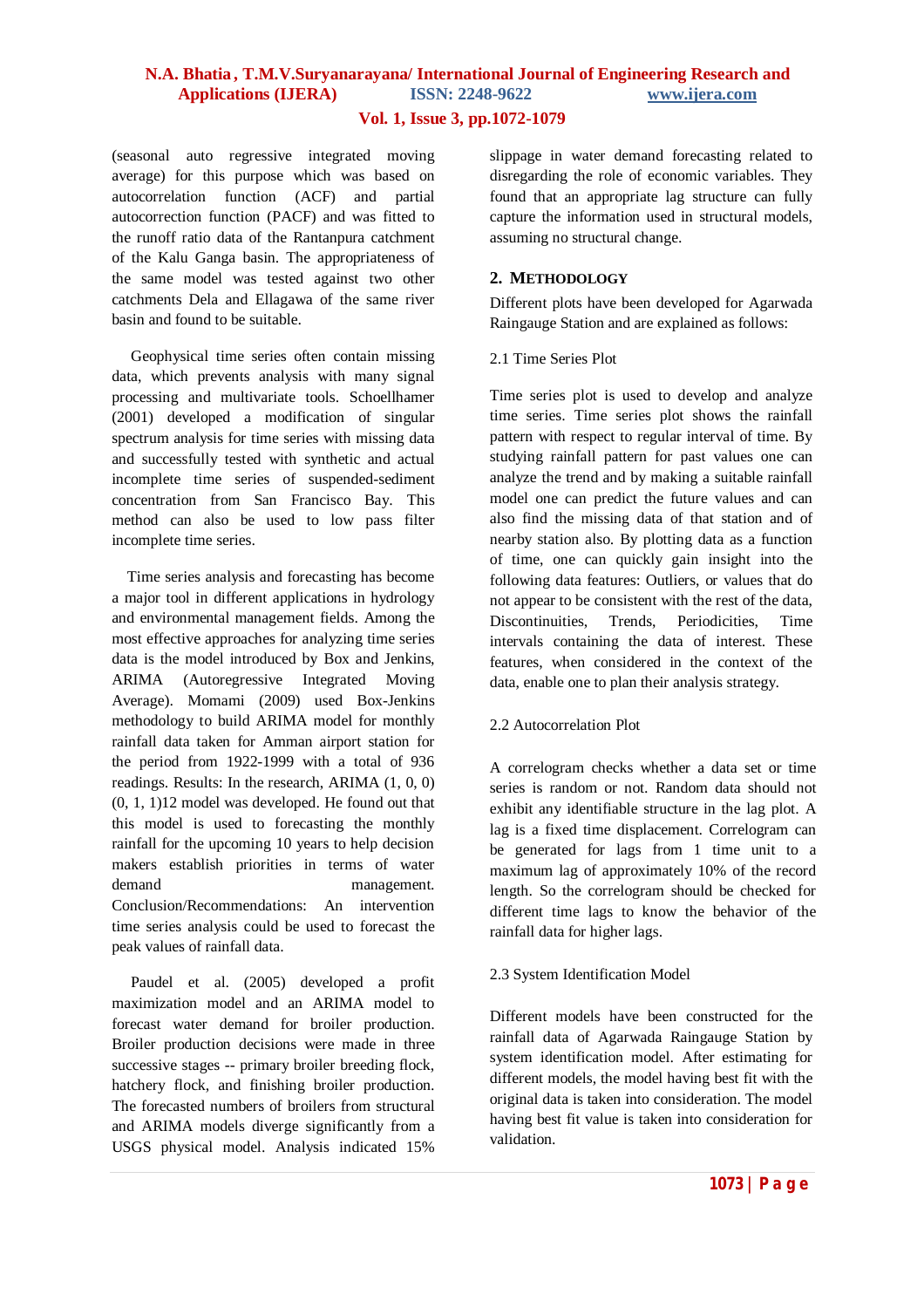## **Vol. 1, Issue 3, pp.1072-1079**

 The Fit (%) is the mean square error between the measured data and the simulated output of the model. 100% corresponds to a perfect fit (no error) and 0% to a model that is not capable of explaining any of the variation of the output and only the mean level.

 Different models available for estimation purpose are explained as follows.

 The general model introduced by Box and Jenkins (1976) includes autoregressive as well as moving average parameters, and explicitly includes differencing in the formulation of the model. Specifically, the three types of parameters in the model are: the autoregressive parameters (p), the number of differencing passes (d), and moving average parameters (q). In the notation introduced by Box and Jenkins, models are summarized as ARIMA (p, d, q); so, for example, a model described as  $(0, 1, 2)$  means that it contains  $(0)$  (zero) autoregressive (p) parameters and 2 moving average (q) parameters which were computed for the series after it was differenced once.

 For a single-input/single-output system (SISO), the ARX model structure

 $i_{S}$ 

$$
\begin{aligned} y(t)+a_1y(t-1)+\ldots+a_{na}y(t-n_a)=\\ \hspace{0.5cm}\textbf{b}_1u(t-n_k)+\ldots+b_{nb}u(t-n_k-n_b+1)+e(t) \end{aligned}
$$

y (t) represents the output at time *t*, *u (t)* represents the input at time *t*, *na* is the number of poles, *nb* is the number of zeros plus 1, *nk* is the input delay the number of samples before the input affects the system output (called delay or dead time of the model), and *e* (*t*) is the white-noise disturbance).

 One should specify the model orders *na*, *nb*, and *nk* to estimate ARX models. One can change the values of na, nb, and nk and try different models to get the best fit model.

Example: (3 3 2) Here na, nb and nk are 3, 3 and 2 respectively. Similarly one can try other values to get another model.

Process models are popular for describing system dynamics in many industries and apply to various production environments. The primary advantages of these models are that they provide delay estimation, and the model coefficients have a physical interpretation.

 One can create different model structures by varying the number of poles, adding an integrator, or adding or removing a time delay or a zero. One can specify a first-, second-, or third-order model, and the poles can be real or complex (underdamped modes). Thus models like P1DZ, P1DIZ, P2DZ, P2DIZ can be developed.

#### 2.3.2 Non-Linear Models

Nonlinear ARX models describe nonlinear structures using a parallel combination of nonlinear and linear blocks. The nonlinear and linear functions are expressed in terms of variables called regressors.

 The System identification model computes regressors by performing transformations of the measured input *u (t)* and output *y (t)* signals based on the model order that one specify. The predicted output of a nonlinear model at time *t* is given by the following general equation:

$$
\hat{y}(t) = F(x(t))
$$

where  $x(t)$  represents the regressors.  $F$  is a nonlinear regression function, which is approximated by a nonlinearity estimator.

 After trying out different models to get best fit model, the best obtained model is then simulated for 30% of the data to check its validity. The best model obtained in such a way is called best fit model for that station which is further analysed by plot of poles and zeros and plot of model residual.

 Residual analysis consists of the whiteness test. According to the whiteness test criteria, a good model has the residual autocorrelation function inside the confidence interval of the corresponding

#### 2.3.1 Process Model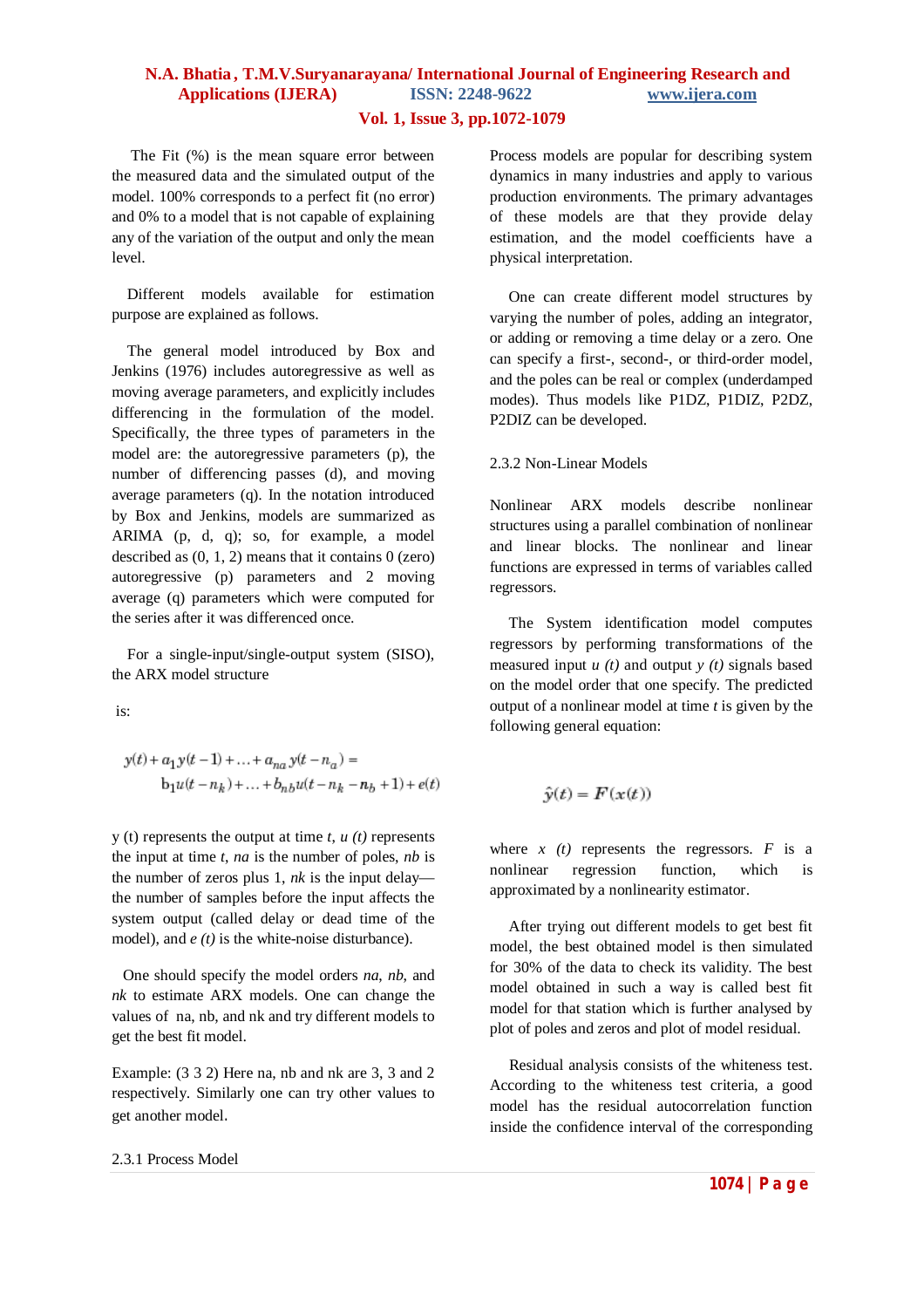estimates, indicating that the residuals are uncorrelated.

 In the figure, the top axes show the autocorrelation of residuals for the output (whiteness test). The horizontal scale is the number of lags, which is the time difference (in samples) between the signals at which the correlation is estimated. Any fluctuations within the confidence interval are considered to be insignificant. A good model should have a residual autocorrelation function within the confidence interval, indicating that the residuals are uncorrelated.

 Model information can be obtained from the model to check its FPE and Loss Function. Both the parameters should be nearer to zero. But the basis for selection of model in our study is the FIT value. Thus in this way by trying different models, one can develop model for different raingauge station to forecast and predict future values.

#### **3. RESULTS**

3.1 Time Series Plot

The daily rainfall data of various years have been collected from State Water Data Centre, Gandhinagar.

Time series plot of Agarwada station is plotted.



Fig 1: time series plot for agarwada raingauge station

#### 3.2 Autocorrelation Plot

Correlogram summarizes characteristic features of the time series, viz. randomness, rising or declining trend, oscillation, etc. A correlation plot shows correlation coefficients on the vertical axis, and lag values on the horizontal axis. An example of Agarwada raingauge station is given below.

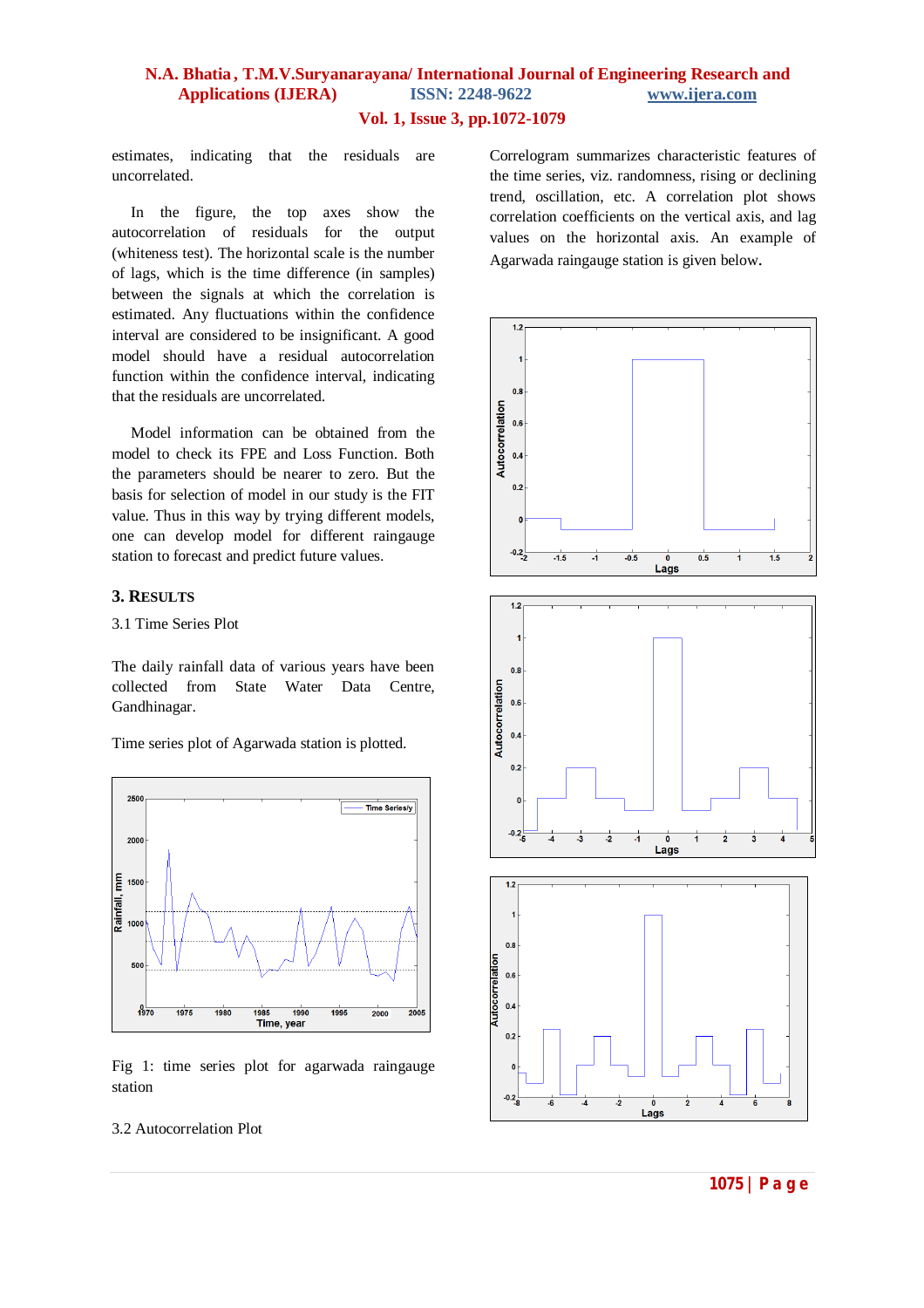Fig 2: autocorrelation plot of agarwada station for lag 2, lag 5 and lag 8 respectively

#### 3.3 System Identification Model

.

Fig.3. shows all the models estimated to get the best fit model for Agarwada Raingauge station. The models estimated on Agarwada Raingauge station are linear parametric models, process models, nonlinear models and correlation models. Out of all these models the best fit model is applied to predict future values for Agarwada Raingauge station.

Fig.4. shows the best fit models obtained for Agarwada Raingauge station. But these models are further validated and checked for remaining 30% data of Agarwada Raingauge station. And final best model is obtained.





Fig. 3 & 4: different models estimated and best model obtained respectively for agarwada Station

Fig.5 shows the simulated data window. Here when the data was validated for the model P1DIZ i.e. one pole delay integration zero model and non-linear model, the FIT value was 100. This shows that this method is best applicable on the data set. From the graph it can be seen that process model and nonlinear models are best suited for Agarwada station. For other models the data did not gave good results.



Fig.5: simulated model obtained for agarwada station

Further the result can be checked by examining poles and zeros and model residual method. Fig.6 shows the poles and zeros plot of the annual rainfall data of Agarwada Raingauge station. One can validate data by poles and zero plot. Poles are associated with the output side of the difference equation and zeros are associated with the input side of the equation.

Fig.7 shows the Residual analysis window which consists of two tests. The whiteness test and the independence test.



**1076 | P a g e**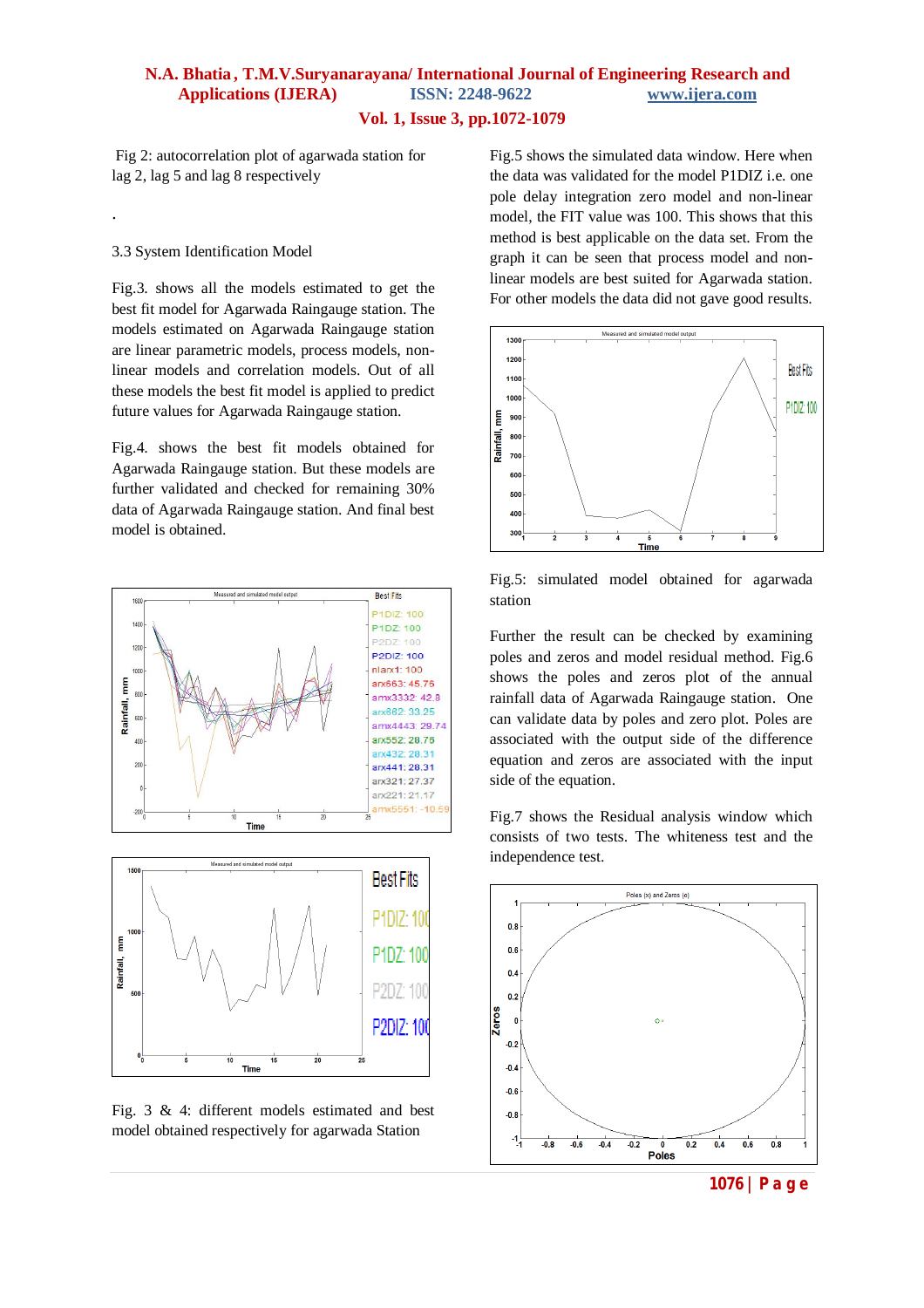## **Vol. 1, Issue 3, pp.1072-1079**



Fig.6 & 7: Poles and Zeros Plot and Model Residual Plot respectively for Agarwada Station

#### **4. ANALYSIS**

4.1 Time Series Plot

In the above time series plot, the centre line indicates the mean and the line below and above the mean indicates the standard deviation. Any data which is much deviated from the standard deviation line is known as erroneous data or outliers.

#### 4.2 Autocorrelation Plot

Autocorrelation plot can be generated for lags from 1 time unit to a maximum lag of approximately 10% of the record length. Thus according to this criterion the annual data of 45 years is checked. From the above criteria one can make autocorrelation plot upto lag around 4.5. But here it is checked for lag 2, lag 5 and lag 8.

 From the above autocorrelation plot, we can analyze that the correlation of the time series data decreases as the time lag increases. Moreover, as the lag increases from lag 5, the data shows some cyclic variations in both directions. Thus, the above criterion holds good.

#### 4.3 System Identification Model

In the above poles and zero plot the x indicate the pole and o indicates the zero. In the plot they are very close to each other which mean that the model applied is the best suited model for Agarwada station.

 In the above model residual plot the values are within the confidence limit which means P1DIZ is the best suited model for Agarwada station. In the above plot there is no correlation between residual and input. Thus, residual analysis indicates that this model is best suited.

All the models like Process Model like P1DZ, P1DIZ, P2DZ and P2DIZ, Non-Linear Models, Auto-Regressive Models and Auto-Regressive Moving Average with different poles and delay have been tried under SIM for Agarwada Raingauge Station are shown below.

Table 1: All the Models Estimated on Agarwada Raingauge is shown below in the following table.

| Sr. | <b>Station</b> | <b>Model</b>                    | <b>Fit</b> |
|-----|----------------|---------------------------------|------------|
| No. |                |                                 | value      |
| 1.  | Agarwada       | P <sub>1</sub> D <sub>Z</sub>   | 100        |
|     |                | P <sub>1</sub> D <sub>IZ</sub>  | 100        |
|     |                | P <sub>2</sub> D <sub>Z</sub>   | 100        |
|     |                | P <sub>2</sub> D <sub>I</sub> Z | 100        |
|     |                | nlarx                           | 100        |
|     |                | arx663                          | 45.76      |
|     |                | armax3332                       | 42.8       |
|     |                | arx662                          | 33.25      |
|     |                | armax4443                       | 29.74      |
|     |                | arx552                          | 28.76      |
|     |                | arx432                          | 28.31      |
|     |                | arx441                          | 28.31      |
|     |                | arx321                          | 27.37      |
|     |                | arx221                          | 21.17      |
|     |                | armax5551                       | $-10.59$   |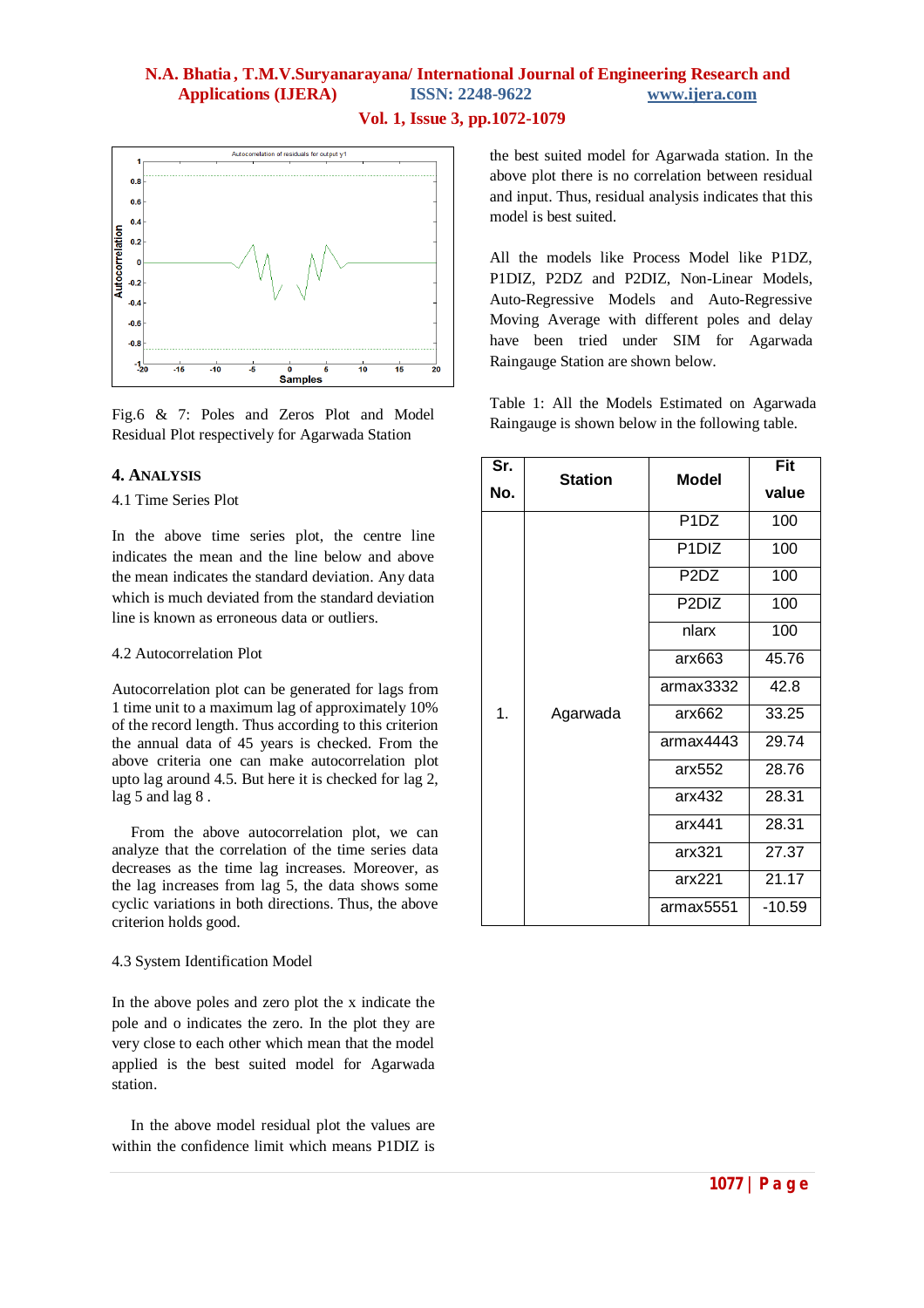**Vol. 1, Issue 3, pp.1072-1079**

Table 2: Details of best fit model for Agarwada raingauge station.

| <b>STATION</b> | <b>MODEL</b>                    | <b>MODEL DETAILS</b>                                                                                                                                                                                                                                                                                                                                                                               |
|----------------|---------------------------------|----------------------------------------------------------------------------------------------------------------------------------------------------------------------------------------------------------------------------------------------------------------------------------------------------------------------------------------------------------------------------------------------------|
| Agarwada       | P <sub>1</sub> D <sub>I</sub> Z | Process model with transfer function<br>$1+Tz^*s$<br>$G(s)$ = Kp $*$ ---------------- $*$ exp(-Td*s)<br>$s(1+Tp1^*s)$<br>with $Kp = -14.825$<br>$Tp1 = 7.0739$<br>$Td = 30$<br>$Tz = 9596.2$<br>An additive ARMA disturbance model ha<br>$y = G u + (C/D)e$<br>with<br>$C(s) = s + 6.713$<br>$D(s) = s + 3.635$<br>Estimated using PEM using SearchMetho<br>Loss function 2.19951e-024 and FPE 3.4 |

 Final Prediction Error (FPE) criterion provides a measure of model quality by simulating the situation where the model is tested on a different data set. After computing several different models, one can compare them using this criterion. According to Akaike's theory, the most accurate model has the smallest FPE.

 The Fit (%) is the mean square error between the measured data and the simulated output of the model. 100% corresponds to a perfect fit (no error) and 0% to a model that is not capable of explaining any of the variation of the output and only the mean level.

 Loss function equals the determinant of the estimated covariance matrix of the input noise and its value should be equal to zero.

 From the above models the best fitted model for Agarwada raingauge station is the model P1DIZ i.e. with one pole, derivative, integration, and zero as the FIT value comes out to be 100 for both 70% data and 30% data and value of FPE (Final Prediction Error) and Loss Function is 3.46e-024 and 2.19e-024 which is almost equal to zero. Thus

the model obtained is best suited model for garwada rain gauge station.

## 5. CONCLUSIONS

It can be concluded from the time series plots that most of the data falls within the limits only i.e. only some of the rainfall data is deviated from the limits. Moreover, by studying rainfall pattern for past values we can analyse the trend and by making a suitable rainfall model we can predict the future values and can also find the missing data of that station and of nearby station also.

 It can be concluded from autocorrelation plot that the criterion of choosing lag as 10% of the record length i.e. for 45 years it comes out to be 4.5 years is true. After increasing lag after lag 5, the correlation decreases. As we increase the lag, the correlation decreases and some cyclic variations can be seen in both the directions.

 By looking at the results, the process models are the most accurate model having fit 100%. It can be concluded that process models with one pole, derivative, integration, and zero i.e. P1DIZ is the best model with FPE (Final Prediction Error) and Loss Function as 3.46e-024 and 2.19e-024 which is almost equal to zero. Thus they are best suited model for Agarwada Raingauge Station.

## **REFERENCE**

- [1] Bhatia, N.A. (2010) "*Time Series Analysis and Development of System Identification Model for Panam Catchment Area*", A dissertation submitted to The Maharaja Sayajirao University of Baroda in partial fulfilment of degree of masters of Engineering (Civil) in Water Resources Engineering.
- [2] De Silva, M.A.P. (2006) "A time series model to predict the runoff ratio of catchments of the Kalu Ganga basin", *J.Natn.Sci.Foundation, Sri Lanka, 2006, 34 (2), Pp 103-105.*
- [3] Schoellhamer, D.H. (2001) "Singular Spectrum Analysis for Time Series with Missing Data", *Geophysical Research Letters, Vol. 1, No. 1, Pp 1-4*, 2001.